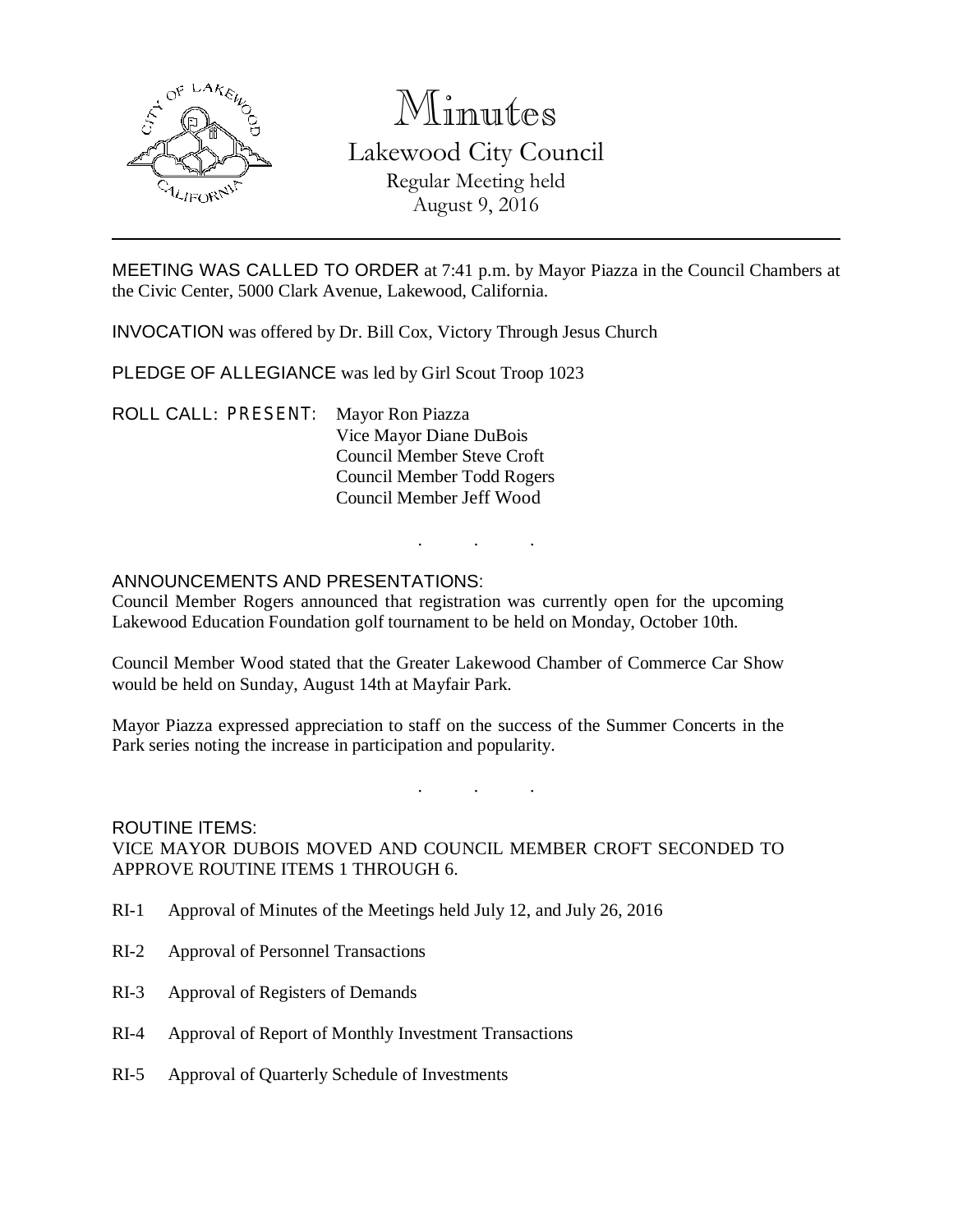ROUTINE ITEMS: - Continued

RI-6 RESOLUTION NO. 2016-46; A RESOLUTION OF THE CITY COUNCIL OF THE CITY OF LAKEWOOD AUTHORIZING THE DESTRUCTION OF CERTAIN PUBLIC RECORDS OF THE DEPARTMENT OF ADMINISTRATION MORE THAN TWO YEARS OLD

RESOLUTION NO. 2016-47; A RESOLUTION OF THE CITY COUNCIL OF THE CITY OF LAKEWOOD AUTHORIZING THE DESTRUCTION OF CERTAIN PUBLIC RECORDS OF THE DEPARTMENT OF ADMINISTRATION MORE THAN TWO YEARS OLD

RESOLUTION NO. 2016-48; A RESOLUTION OF THE CITY COUNCIL OF THE CITY OF LAKEWOOD AUTHORIZING THE DESTRUCTION OF CERTAIN PUBLIC RECORDS OF THE DEPARTMENT OF ADMINISTRATIVE SERVICES MORE THAN TWO YEARS OLD

RESOLUTION NO. 2016-49; A RESOLUTION OF THE CITY COUNCIL OF THE CITY OF LAKEWOOD AUTHORIZING THE DESTRUCTION OF CERTAIN PUBLIC RECORDS OF THE DEPARTMENT OF CITY CLERK MORE THAN TWO YEARS OLD

RESOLUTION NO. 2016-50; A RESOLUTION OF THE CITY COUNCIL OF THE CITY OF LAKEWOOD AUTHORIZING THE DESTRUCTION OF CERTAIN PUBLIC RECORDS OF THE DEPARTMENT OF COMMUNITY DEVELOPMENT MORE THAN TWO YEARS OLD

RESOLUTION NO. 2016-51; A RESOLUTION OF THE CITY COUNCIL OF THE CITY OF LAKEWOOD AUTHORIZING THE DESTRUCTION OF CERTAIN PUBLIC RECORDS OF THE DEPARTMENT OF PERSONNEL MORE THAN TWO YEARS OLD

RESOLUTION NO. 2016-52; A RESOLUTION OF THE CITY COUNCIL OF THE CITY OF LAKEWOOD AUTHORIZING THE DESTRUCTION OF CERTAIN PUBLIC RECORDS OF THE DEPARTMENT OF RECREATION AND COMMUNITY SERVICES MORE THAN TWO YEARS OLD

RESOLUTION NO. 2016-53; A RESOLUTION OF THE CITY COUNCIL OF THE CITY OF LAKEWOOD AUTHORIZING THE DESTRUCTION OF CERTAIN PUBLIC RECORDS OF THE DEPARTMENT OF WATER RESOURCES MORE THAN TWO YEARS OLD

. . .

UPON ROLL CALL VOTE, THE MOTION WAS APPROVED: AYES: COUNCIL MEMBERS: Croft, DuBois, Rogers, Wood and Piazza NAYS: COUNCIL MEMBERS: None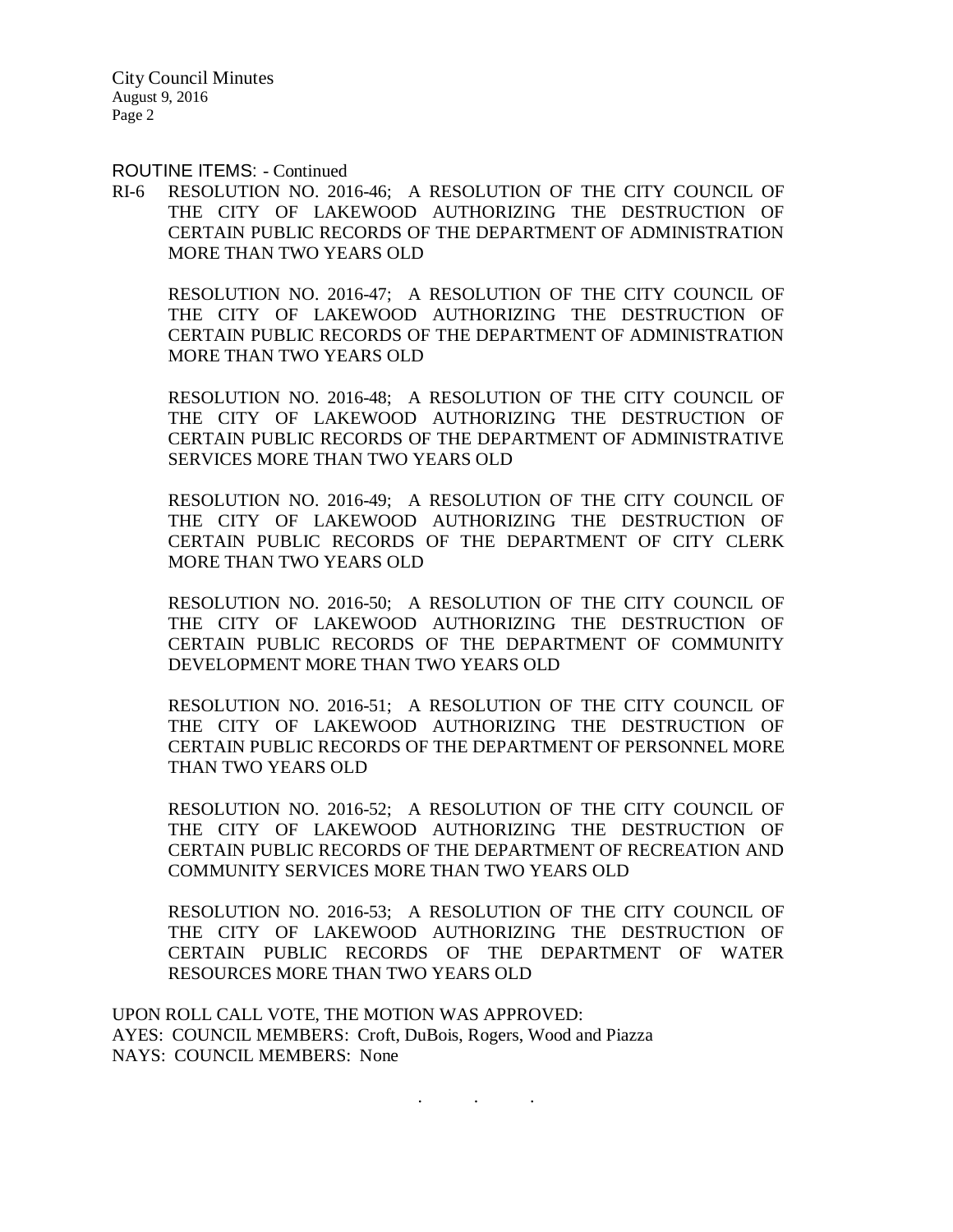# 1.1 • REPORT OF DELINQUENT FEES FOR GARBAGE, WASTE AND REFUSE COLLECTION AND DISPOSAL

Administrative Services Director Diane Perkin made a presentation based on the report in the agenda and stated that 309 notices had been mailed to property owners with delinquent refuse collection accounts, and that as of close of business today, 212 remained unpaid. It was the recommendation of staff that the City Council adopt Resolution No. 2016-54 confirming the report of Delinquent Fees and Charges.

RESOLUTION NO. 2016-54; A RESOLUTION OF THE CITY COUNCIL OF THE CITY OF LAKEWOOD CONFIRMING THE REPORT OF DELINQUENT FEES AND CHARGES FOR GARBAGE, WASTE AND REFUSE COLLECTION AND DISPOSAL WITHIN THE CITY OF LAKEWOOD, COUNTY OF LOS ANGELES, STATE OF CALIFORNIA, MAY 31, 2016

Mayor Piazza opened the public hearing at 7:49 p.m. and called for anyone in the audience wishing to address the City Council on this matter. There was no response.

COUNCIL MEMBER ROGERS MOVED AND COUNCIL MEMBER WOOD SECONDED TO ADOPT RESOLUTION NO. 2016-54. UPON ROLL CALL VOTE, THE MOTION WAS APPROVED:

AYES: COUNCIL MEMBERS: Croft, DuBois, Rogers, Wood and Piazza NAYS: COUNCIL MEMBERS: None

# 1.2 • ISSUANCE OF MULTIFAMILY RENTAL HOUSING REVENUE BONDS FOR SEASONS LAKEWOOD SENIOR APARTMENTS

. . .

The Director of Administrative Services made a presentation based on the report in the agenda. She reported that the Golden State Finance Authority had approved the issuance of multifamily housing revenue bonds for the purpose of financing the acquisition and rehabilitation of a senior residential housing facility located at 21309 Bloomfield Avenue and known as Seasons Lakewood Apartments, and that for the project to move forward, it was required that the City become an associate member of the GSFA. She provided background information by stating that the Lakewood Redevelopment Agency and Lakewood Housing Investors, L.P. entered into a Lease in 1995, which included a tax-exempt revenue bond financing structure and that with the dissolution of redevelopment agencies, the property was transferred from the LRA to the City of Lakewood Housing Successor Agency as a matter of law. Ms. Perkin concluded by stating it was recommended that the City Council approve the Golden State Finance Authority Agreement; adopt the proposed resolution approving the issuance of multifamily housing revenue bonds by the Golden State Finance Authority to finance the acquisition, rehabilitation and equipping of a multifamily housing project located within the City of Lakewood, and approving the City becoming an associate member of the Golden State Finance Authority; and approve the Assignment of and Amendment to the October 27, 1995 Lease with Seasons Lakewood AR, L.P.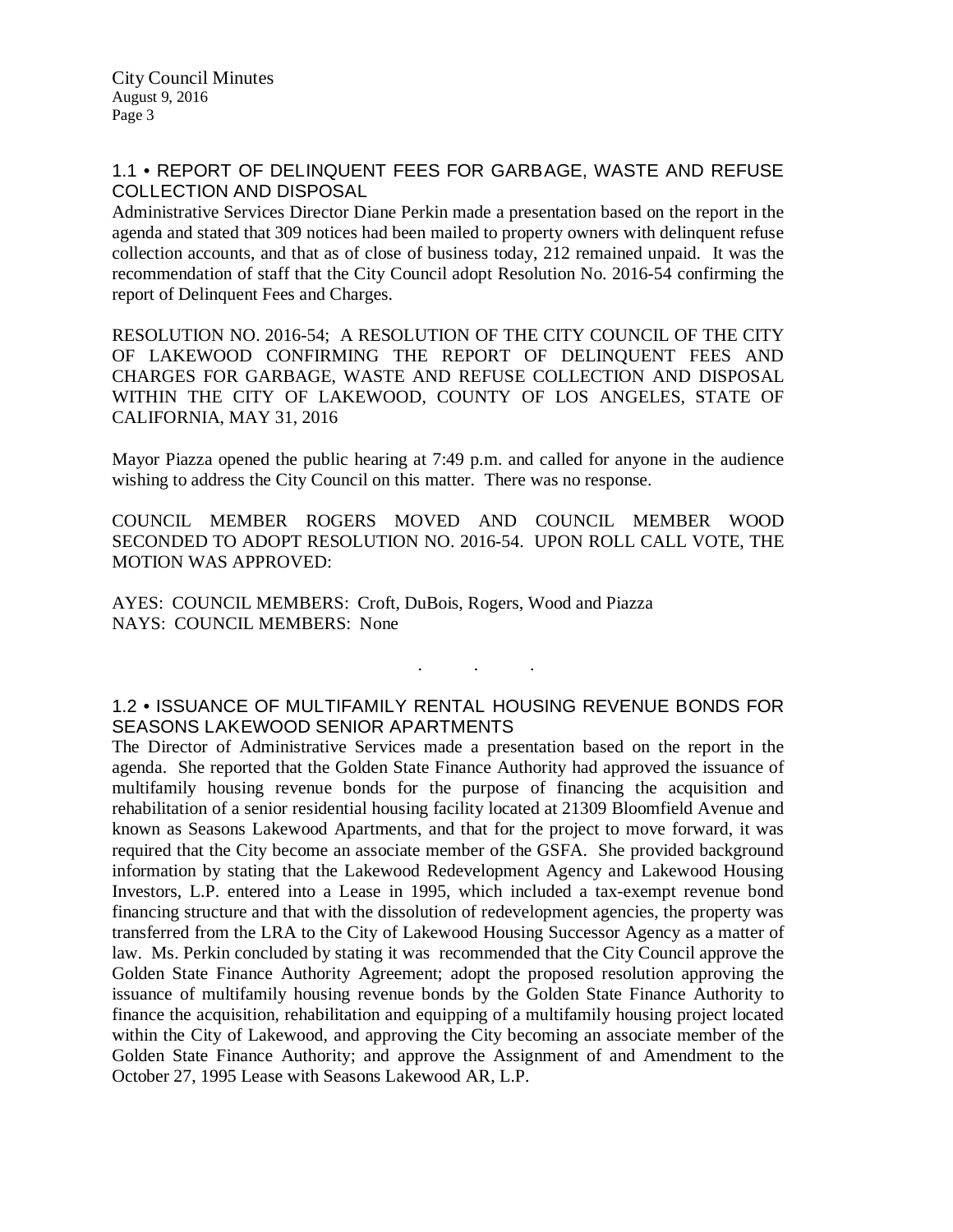1.2 • ISSUANCE OF MULTIFAMILY RENTAL HOUSING REVENUE BONDS FOR SEASONS LAKEWOOD SENIOR APARTMENTS - Continued RESOLUTION NO. 2016-55; A RESOLUTION OF THE CITY COUNCIL OF THE CITY OF LAKEWOOD APPROVING FOR PURPOSES OF SECTION 147(f) OF THE INTERNAL REVENUE CODE OF 1986 THE ISSUANCE OF MULTIFAMILY HOUSING REVENUE BONDS BY THE GOLDEN STATE FINANCE AUTHORITY TO FINANCE THE ACQUISITION, REHABILITATION AND EQUIPPING OF A MULTIFAMILY HOUSING PROJECT LOCATED WITHIN THE CITY OF LAKEWOOD, AND APPROVING THE CITY BECOMING AN ASSOCIATE MEMBER OF THE GOLDEN STATE FINANCE AUTHORITY

Mayor Piazza opened the public hearing at 7:51 p.m. and called for anyone in the audience wishing to address the City Council on this matter. There was no response.

VICE MAYOR DUBOIS MOVED AND COUNCIL MEMBER CROFT SECONDED TO APPROVE THE AGREEMENT WITH GOLDEN STATE FINANCE AUTHORITY, ADOPT RESOLUTION NO. 2016-55 AND APPROVE THE ASSIGNMENT OF AND AMENDMENT TO THE SEASONS LAKEWOOD LEASE. UPON ROLL CALL VOTE, THE MOTION WAS APPROVED:

AYES: COUNCIL MEMBERS: Croft, DuBois, Rogers, Wood and Piazza NAYS: COUNCIL MEMBERS: None

#### . . . 1.3 • PUBLIC HEALTH GOALS COMPLIANCE REPORT 2013-2015

Director of Water Resources, Jason Wen, presented a report based on the memo in the agenda and stated public water systems were required by State law to prepare a report on water quality in relationship to the State's public health goals (PHG) and to the Environmental Protection Agency's maximum contaminant level goals (MCLG). He reported that the water quality data from the three-year reporting period indicated that the City's water system was in full compliance with Federal and State regulations. It was recommended that the City Council hold a public hearing and then accept and respond to public comments on the Public Health Goals Compliance Report 2013-2015.

Mayor Piazza opened the public hearing at 7:55 p.m. and called for anyone in the audience wishing to address the City Council on this matter. There was no response.

COUNCIL MEMBER CROFT MOVED AND VICE MAYOR DUBOIS SECONDED TO APPROVE STAFF'S RECOMMENDATIONS. UPON ROLL CALL VOTE, THE MOTION WAS APPROVED:

. . .

AYES: COUNCIL MEMBERS: Croft, DuBois, Rogers, Wood and Piazza NAYS: COUNCIL MEMBERS: None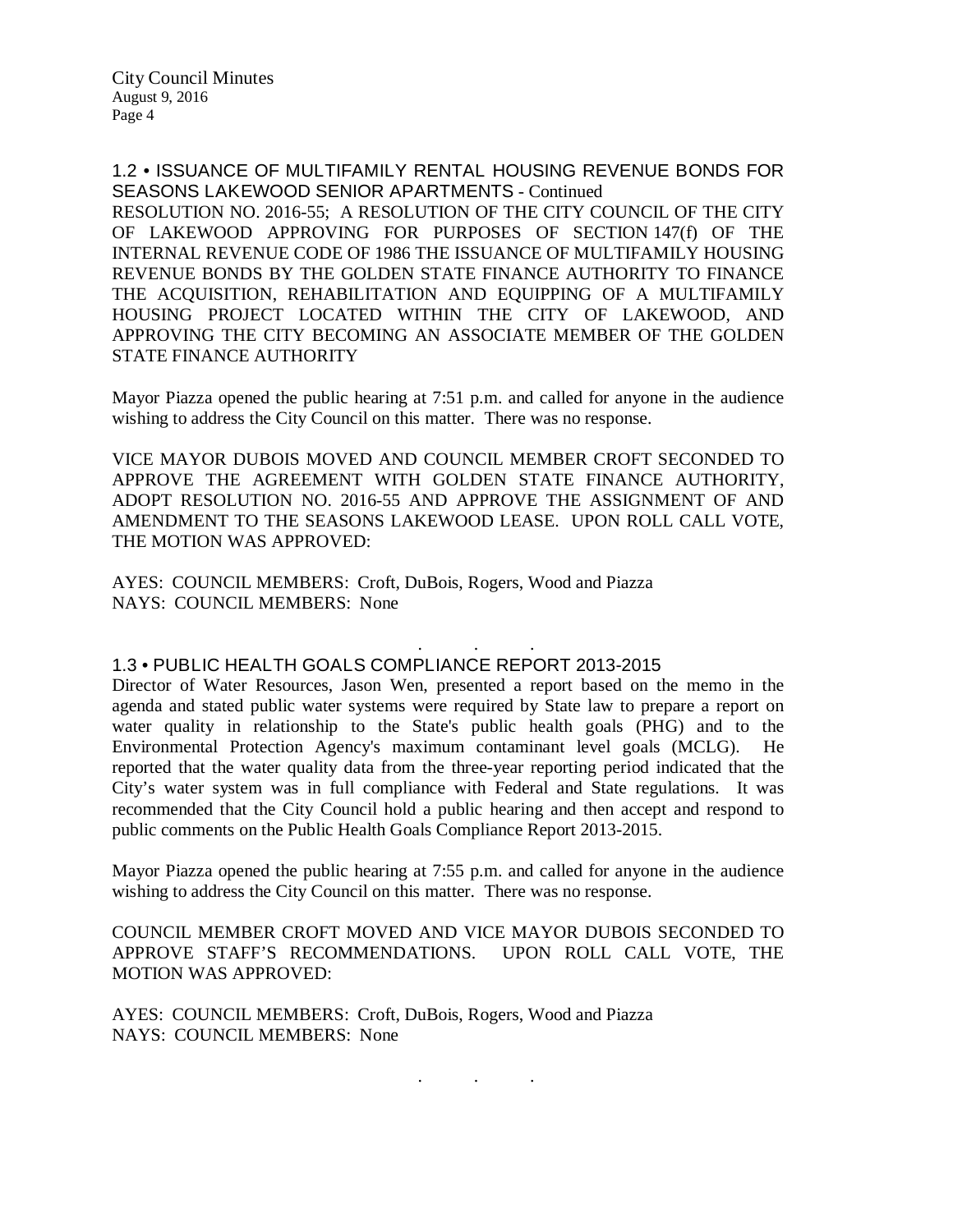# 1.4 • CONGESTION MANAGEMENT PROGRAM CONFORMANCE SELF-CERTIFICATION PROCESS

Community Development Director Sonia Southwell presented a report based on the memo in the agenda and stated the Congestion Management Program was a requirement of State Law and included an annual Local Development Report and certification of the City's conformance. It was the recommendation of staff that following a public hearing, the City Council adopt the proposed resolution finding the City to be in conformance with the Congestion Management Program and adopting the Local Development Report.

Council Member Croft noted that it had been encouraging to see activity on the Local Development Report.

Council Member Rogers and Mayor Piazza commended staff and concurred that despite the lack of notification to provide the report, it was better to comply with the program as previously required.

Mayor Piazza opened the public hearing at 7:58 p.m. and called for anyone in the audience wishing to address the City Council on this matter. There was no response.

RESOLUTION NO. 2016-56; A RESOLUTION OF THE CITY COUNCIL OF THE CITY OF LAKEWOOD, CALIFORNIA, FINDING THE CITY TO BE IN CONFORMANCE WITH THE CONGESTION MANAGEMENT PROGRAM (CMP) AND ADOPTING THE CMP LOCAL DEVELOPMENT REPORT, IN ACCORDANCE WITH CALIFORNIA GOVERNMENT CODE SECTION 65089

COUNCIL MEMBER WOOD MOVED AND COUNCIL MEMBER ROGERS SECONDED TO ADOPT RESOLUTION NO. 2016-56. UPON ROLL CALL VOTE, THE MOTION WAS APPROVED:

AYES: COUNCIL MEMBERS: Croft, DuBois, Rogers, Wood and Piazza NAYS: COUNCIL MEMBERS: None

. . .

# 1.5 • PURCHASE OF TWO DASH BUSES

The Administrative Services Director displayed slides and gave a report based on the memo in the agenda and stated that a need had been determined to order two sixteen passenger buses to replace the two oldest buses for the DASH transit program. She displayed slides of the proposed vehicle and advised that the purchase could be made through the CalACT/MBTA Purchasing Cooperative Contract. It was the recommendation of staff that the City Council hold a public hearing and authorize the purchase of two El Dorado-Aerotech buses at a contract price of \$180,998.28 from Creative Bus Sales of Chino by utilizing Proposition A funds.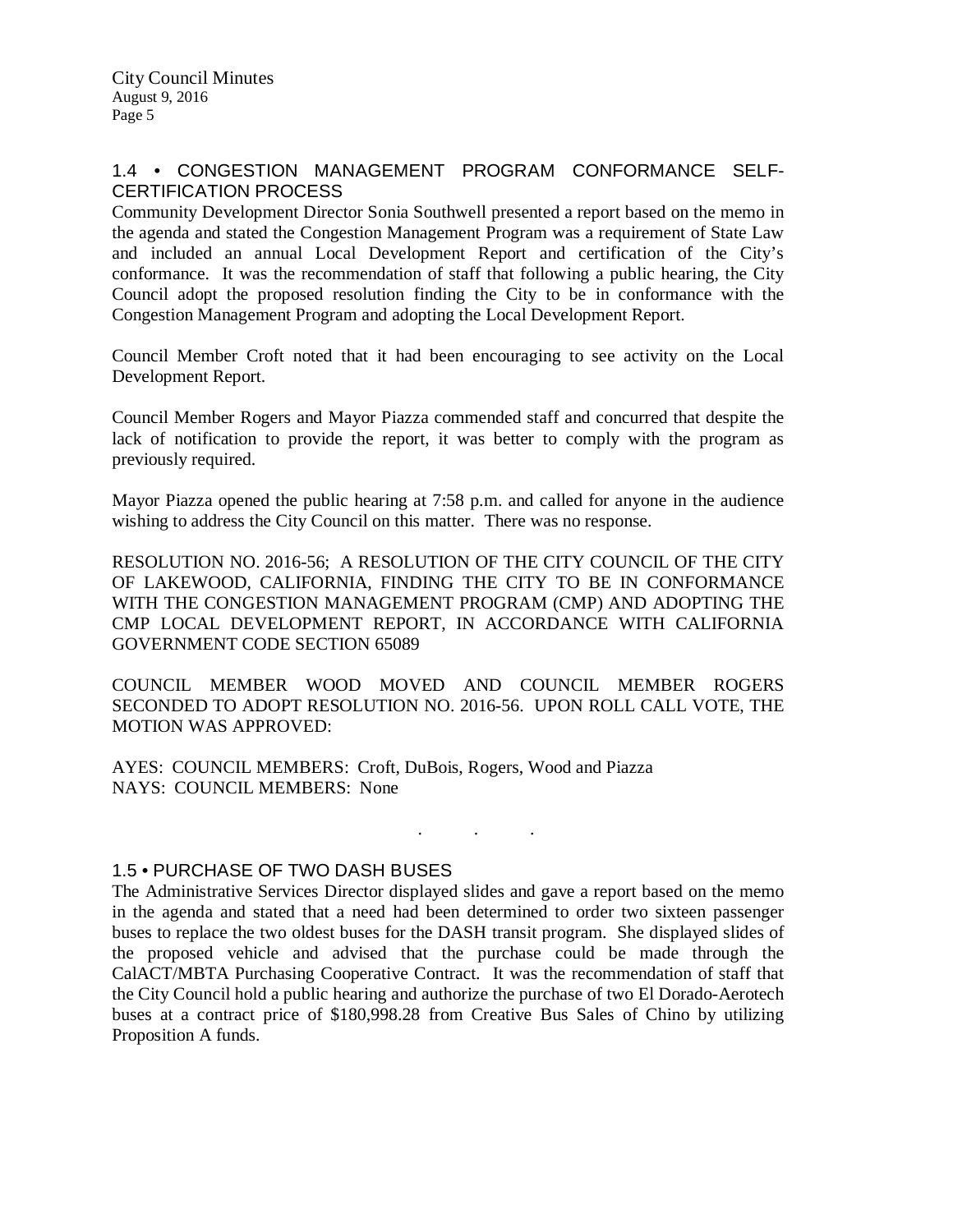# 1.5 • PURCHASE OF TWO DASH BUSES - Continued

Recreation and Community Services Director Lisa Litzinger, responded to an inquiry from Vice Mayor DuBois by stating that the buses were used for larger groups of passengers, such as for the congregate meal programs and excursions, while the vans would be used when fewer people were transported as a more economical option.

Mayor Piazza opened the public hearing at 8:02 p.m. and called for anyone in the audience wishing to address the City Council on this matter. There was no response.

VICE MAYOR DUBOIS MOVED AND COUNCIL MEMBER ROGERS SECONDED TO APPROVE STAFF'S RECOMMENDATIONS. UPON ROLL CALL VOTE, THE MOTION WAS APPROVED:

. . .

AYES: COUNCIL MEMBERS: Croft, DuBois, Rogers, Wood and Piazza NAYS: COUNCIL MEMBERS: None

# 3.1 • 2016-2017 FALL/WINTER RECREATION PROGRAMS

The Director of Recreation and Community Services displayed slides and made a presentation based on the memo in the agenda. She reported that the Fall/Winter Recreation catalog was in the final stages of preparation and would list over six hundred classes and workshops. She outlined some of the highlights of the season such as the after-school Activity Zone, the College Fair in October; Lakewood Youth Sports volleytennis and flag football; Patriot Day event; Halloween carnivals at eight parks; the Lollipop Lane Craft Boutique, with over one hundred vendors; Winter Break activities for children; and the Project Shepherd Holiday Assistance Program. She concluded by stating the City continued to offer residents the opportunity to learn, remain active and give to their neighbors.

### 3.2 • HAZARD MITIGATION PLAN

The Director of Community Development displayed slides and presented a report based on the memo in the agenda. She provided an overview of the Hazard Mitigation Plan and reported that it had been updated where appropriate with improved maps and graphics inserted into the Plan. It was the recommendation of staff that the City Council adopt the proposed resolution to adopt the draft 2016 Hazard Mitigation Plan and direct staff to submit the document to the California Office of Emergency Services and the Federal Emergency Management Agency for review and approval.

. . .

Mayor Piazza and Council Member Wood commended staff on the detail and comprehensive nature of the plan.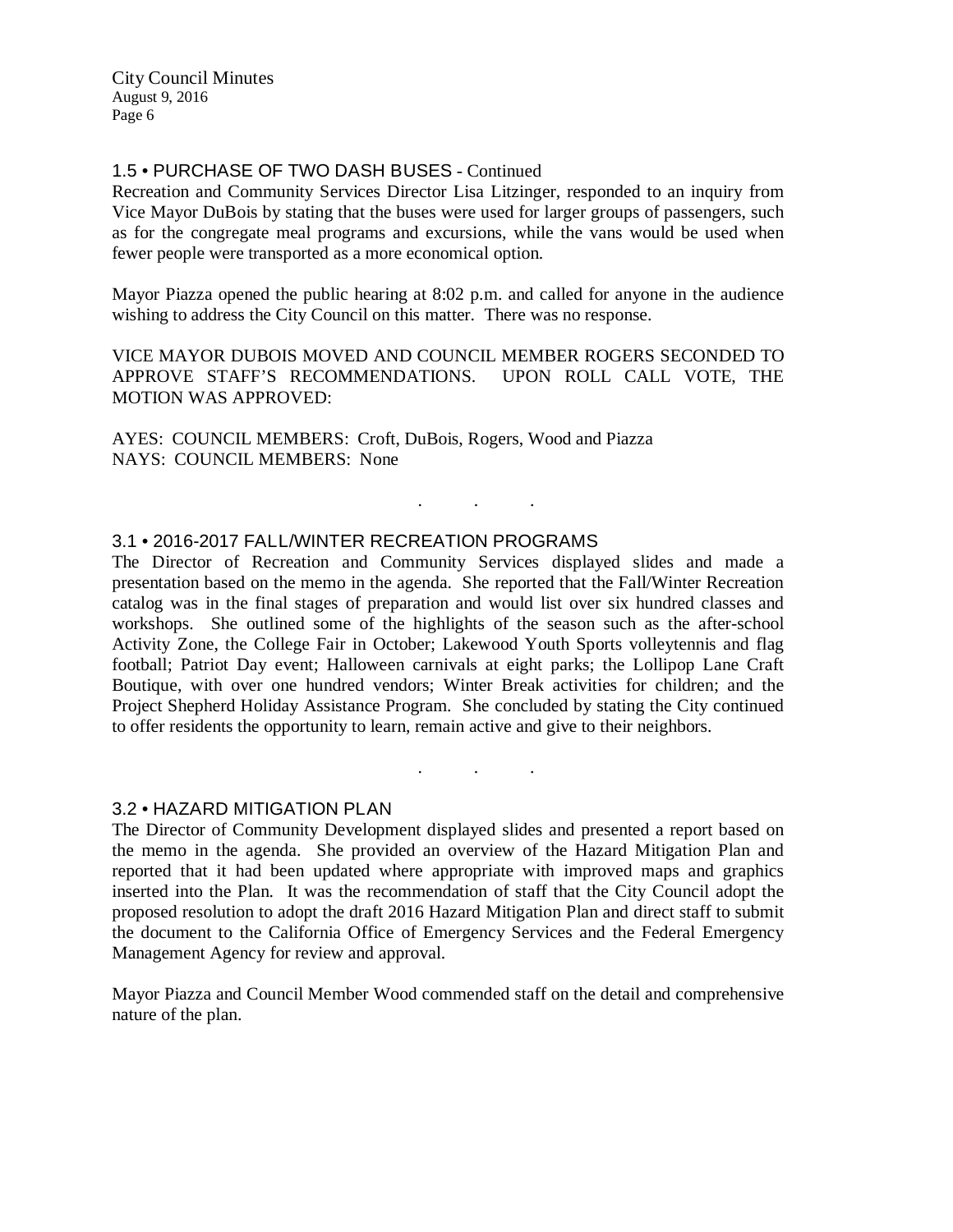### 3.2 • HAZARD MITIGATION PLAN - Continued

RESOLUTION NO. 2016-57; A RESOLUTION OF THE CITY COUNCIL OF THE CITY OF LAKEWOOD ADOPTING THE CITY OF LAKEWOOD HAZARD MITIGATION PLAN AND DIRECTING THE SAME TO BE SUBMITTED TO THE FEDERAL EMERGENCY MANAGEMENT AGENCY FOR REVIEW AND APPROVAL

COUNCIL MEMBER WOOD MOVED AND COUNCIL MEMBER ROGERS SECONDED TO ADOPT RESOLUTION NO. 2016-57. UPON ROLL CALL VOTE, THE MOTION WAS APPROVED:

AYES: COUNCIL MEMBERS: Croft, DuBois, Rogers, Wood and Piazza NAYS: COUNCIL MEMBERS: None

# 3.3 • AGREEMENTS FOR SALE AND DEVELOPMENT OF REAL PROPERTIES LOCATED AT FORMER WELL SITES

. . .

The Director of Community Development displayed slides and presented a report based on the memo in the agenda. She stated that there were five former water well site properties located at 5301 Fidler Avenue, 5732 Sunfield Avenue, 5738 Sunfield Avenue, 4333 Woodruff Avenue and 6453 Turnergrove Drive, which had gone through an appraisal and solicitation process for bids. A sixth property located at 5309 Fidler Avenue had been developed with a residence adjacent to a former well site and would be listed for sale separately with a real estate broker. She concluded by stating that in conjunction with the direction of the Water Resources Committee, staff recommended that the City Council authorize the sale of the five former water well sites, subject to an individually signed Agreement for Sale and Development of Real Property for each property and subject to completion of escrow, all as approved by the City Attorney, and further authorize the Mayor to sign the agreements on behalf of the City.

Council Member Croft and Mayor Piazza, as members of the Water Resources Committee, expressed gratitude to staff for their efforts in helping to maximize the water fund with the sale of the properties, which would also provide new homes in the community.

COUNCIL MEMBER ROGERS MOVED AND VICE MAYOR DUBOIS SECONDED TO AUTHORIZE THE SALE OF THE FORMER WELL SITES AND TO AUTHORIZE THE MAYOR TO SIGN THE AGREEMENTS.. UPON ROLL CALL VOTE, THE MOTION WAS APPROVED:

. . .

AYES: COUNCIL MEMBERS: Croft, DuBois, Rogers, Wood and Piazza NAYS: COUNCIL MEMBERS: None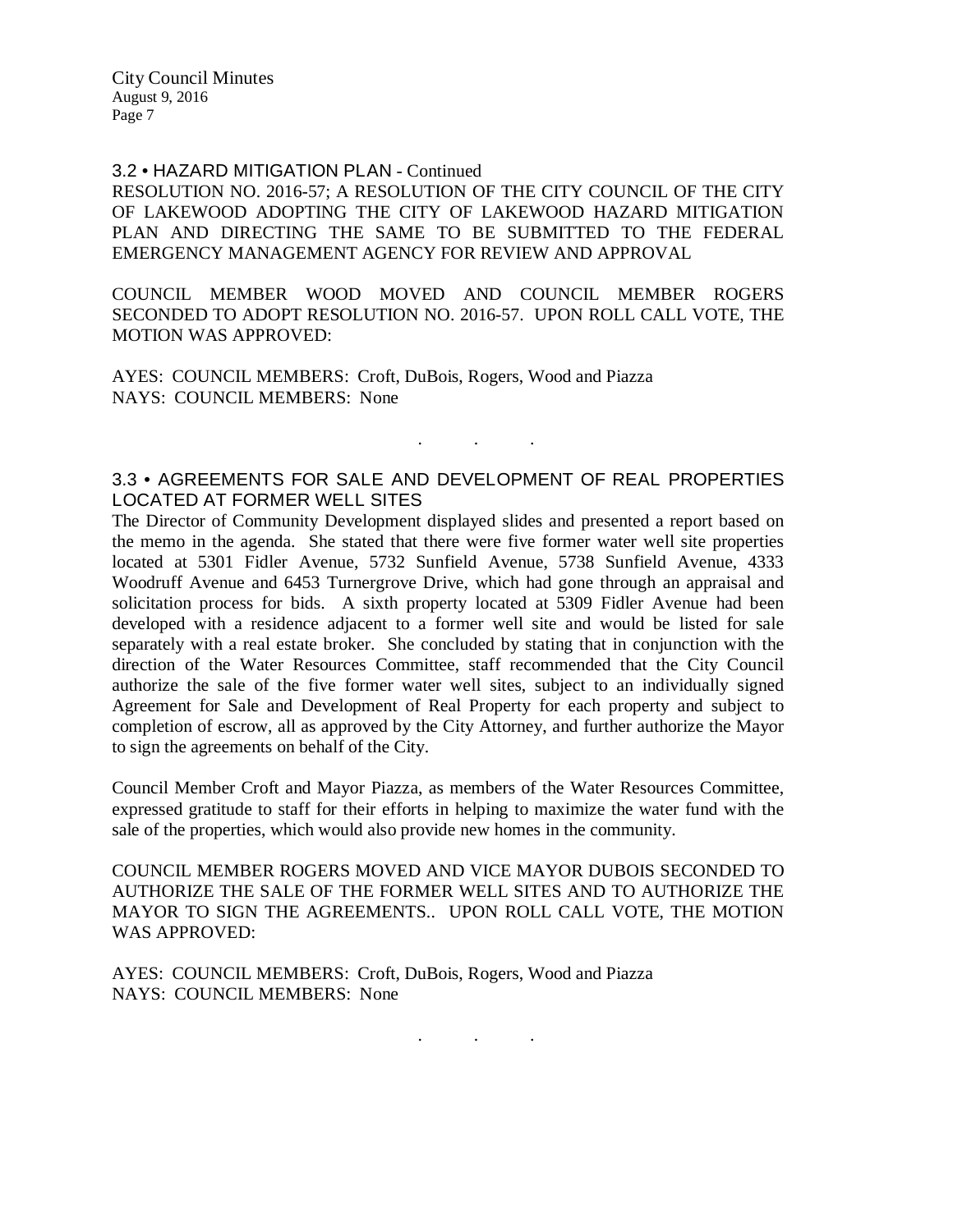# 3.4 • FUNDING AGREEMENT WITH LOS ANGELES COUNTY METROPOLITAN TRANSPORTATION AUTHORITY FOR LAKEWOOD BOULEVARD REGIONAL CORRIDOR ENHANCEMENT PROJECT

Lisa Rapp, Director of Public Works, displayed slides and presented a report based on the memo in the agenda. She explained that the Los Angeles County Metropolitan Transportation Authority had programmed \$3,600,000 in Measure R Funds for improvements to Lakewood Boulevard from Del Amo Boulevard to the northern city limits north of Ashworth Street. The project included street widening, median improvements, bike lanes, sidewalk, street resurfacing, ADA and storm water compliance, traffic signal modification, drought-resistant landscaping and irrigation and signing and striping; all within the existing right-of-way. Final Plans and Specifications were scheduled to be completed at the end of 2017. She stated it was recommended that the City Council approve a Funding Agreement with Los Angeles County Metropolitan Transportation Authority that designated \$3,600,000 in Measure R Funds for Design, Plans, Specifications and Estimates and Project Development for improvements to Lakewood Boulevard and authorize the Mayor to sign the agreement subject to approval as to form by the City Attorney.

Council Member Croft affirmed that while a green design was a positive goal, there were still unanswered questions pertaining to the project's impacts to residents such as for traffic flow and pedestrians. He noted that the more difficult undertaking would be obtaining funding for the actual project itself. He stated that he was in favor of receiving Measure R funds as they were monies paid by taxpayers.

Council Member Rogers expressed concern that unintended consequences of such a project would need to be considered. He added that the project was worth pursuing because of the potential to reap tremendous benefits without suffering too many pitfalls.

Mayor Piazza welcomed the study with the hope that it would provide a compelling case for proceeding with the project. He questioned the practicality of a bike lane on Lakewood Boulevard and expressed hope that the study would provide viable options.

Council Member Wood stated his support for proceeding with the funding agreement and acknowledged the need to fully address the quality of life issues associated with the project.

Council Member DuBois concurred with her colleagues' concerns with regards to maintaining the character of the community. She recognized the value of the project's scope which ran the length of Lakewood Boulevard from Carson Street to Rosemead Boulevard but cautioned that completion of the project would take some time.

VICE MAYOR DUBOIS MOVED AND COUNCIL MEMBER CROFT SECONDED TO APPROVE STAFF'S RECOMMENDATIONS. UPON ROLL CALL VOTE, THE MOTION WAS APPROVED:

AYES: COUNCIL MEMBERS: Croft, DuBois, Rogers, Wood and Piazza NAYS: COUNCIL MEMBERS: None